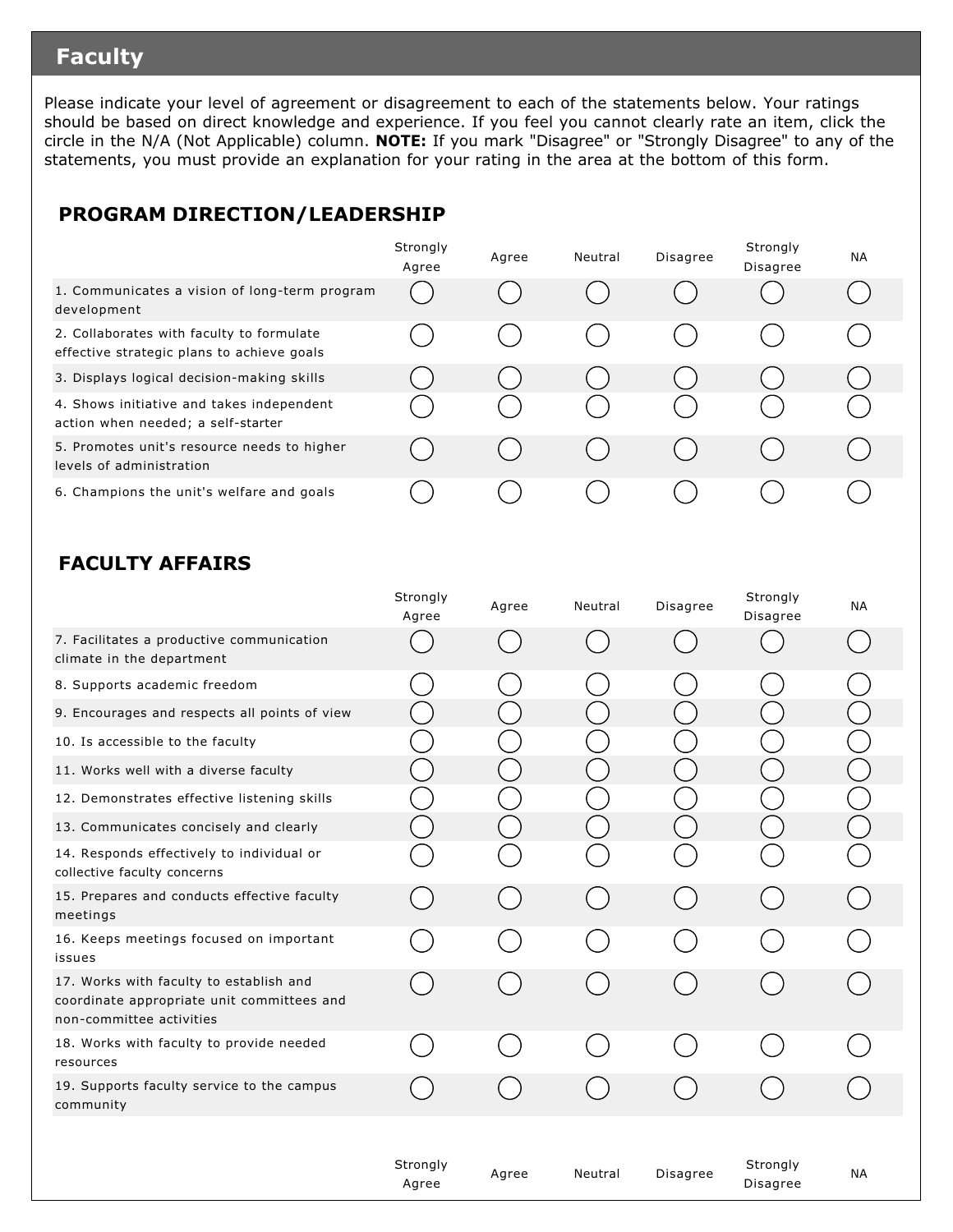| 20. Evaluates all faculty fairly and equitably                                       |  |  |  |
|--------------------------------------------------------------------------------------|--|--|--|
|                                                                                      |  |  |  |
| 21. Publicly recognizes faculty accomplishments                                      |  |  |  |
| 22. Encourages faculty research and scholarship                                      |  |  |  |
| 23. Supports faculty participation in professional<br>organizations                  |  |  |  |
| 24. Plans tenure-track faculty recruitment<br>activities collegially and effectively |  |  |  |
| 25. Actively seeks and recruits for a diverse<br>faculty                             |  |  |  |
| 26. Supplies orientation and guidance to new<br>faculty                              |  |  |  |
| 27. Strives to recruit effective lecturers                                           |  |  |  |
| 28. Shows respect and consideration for<br>lecturers                                 |  |  |  |
| 29. Oversees lecturers' evaluations in a timely<br>fashion                           |  |  |  |

### **STUDENT AFFAIRS**

|                                                                       | Strongly<br>Agree | Agree | Neutral | <b>Disagree</b> | Strongly<br>Disagree | <b>NA</b> |
|-----------------------------------------------------------------------|-------------------|-------|---------|-----------------|----------------------|-----------|
| 30. Attends to educational needs and goals of<br>diverse students     |                   |       |         |                 |                      |           |
| 31. Engages actively in student recruitment and<br>retention          |                   |       |         |                 |                      |           |
| 32. Mediates objectively in conflicts between<br>faculty and students |                   |       |         |                 |                      |           |
| 33. Is accessible and helpful to students                             |                   |       |         |                 |                      |           |
| 34. Distributes course assignments equitably                          |                   |       |         |                 |                      |           |
| 35. Assures course assignments are responsive<br>to students' needs   |                   |       |         |                 |                      |           |

### **CURRICULUM**

|                                                                                                                                               | Strongly<br>Agree | Agree | Neutral | Disagree | Strongly<br>Disagree | <b>NA</b> |
|-----------------------------------------------------------------------------------------------------------------------------------------------|-------------------|-------|---------|----------|----------------------|-----------|
| 36. Supports faculty efforts at effective<br>instruction                                                                                      |                   |       |         |          |                      |           |
| 37. Encourages curriculum improvements and<br>currency                                                                                        |                   |       |         |          |                      |           |
| 38. Promotes curriculum that reflects student<br>diversity                                                                                    |                   |       |         |          |                      |           |
| 39. Works with faculty to plan and manage an<br>effective program plan review or credentialing<br>process                                     |                   |       |         |          |                      |           |
| 40. Works with faculty to plan and oversee labs,<br>clinics, studios, special sessions, or off-campus<br>programs effectively and efficiently |                   |       |         |          |                      |           |
| 41. Works with faculty to produce effective GE<br>course certification and assessment                                                         |                   |       |         |          |                      |           |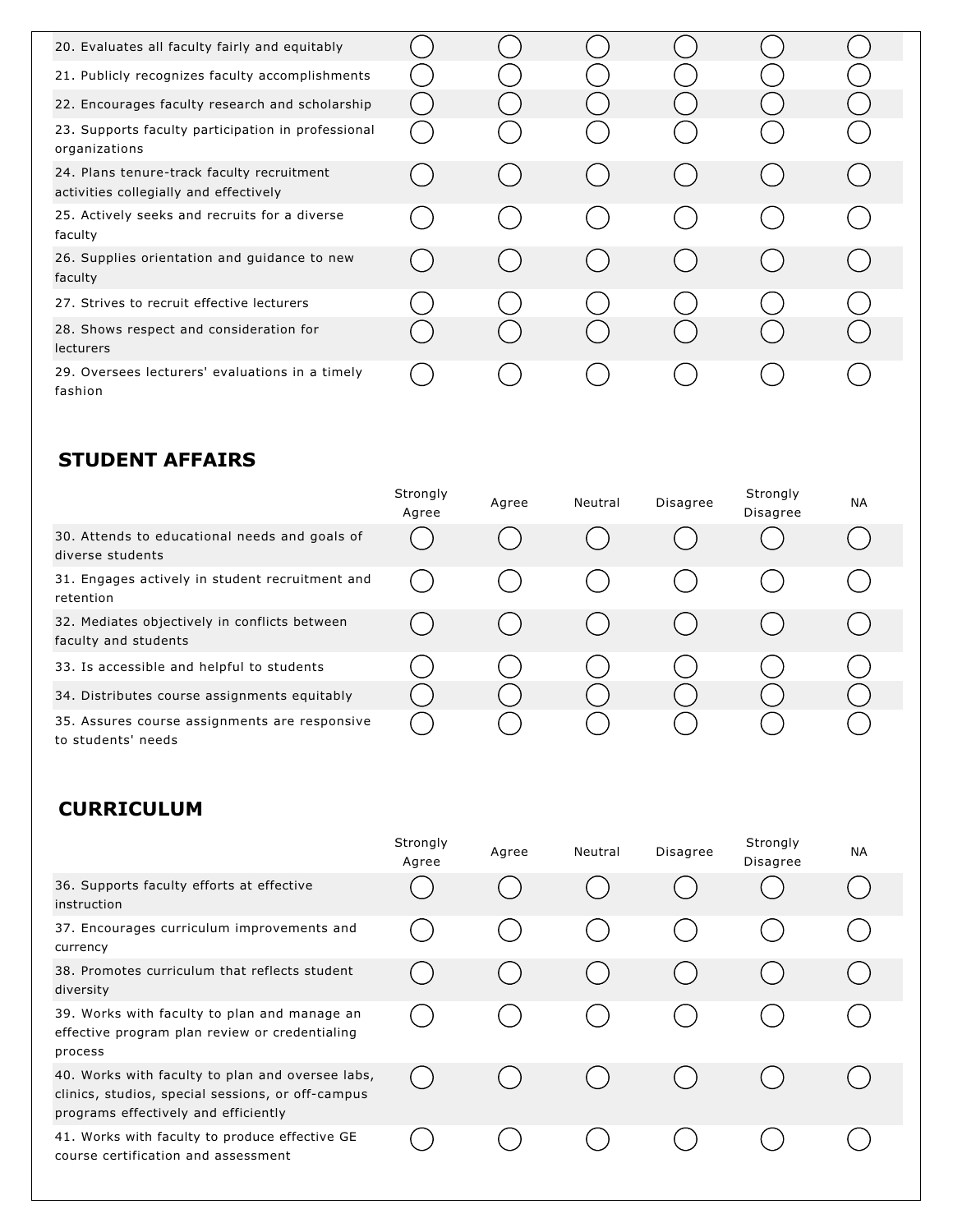#### **ADMINISTRATIVE**

|                                                                                                                   | Strongly<br>Agree | Agree | Neutral                               | <b>Disagree</b> | Strongly<br><b>Disagree</b> | <b>NA</b> |
|-------------------------------------------------------------------------------------------------------------------|-------------------|-------|---------------------------------------|-----------------|-----------------------------|-----------|
| 42. Demonstrates knowledge of university<br>policies and procedures                                               |                   |       |                                       |                 |                             |           |
| 43. Motivates support staff to show respect for<br>students and student diversity                                 |                   |       |                                       |                 |                             |           |
| 44. Encourages staff to meet reasonable faculty<br>requests in a timely and efficient fashion                     |                   |       | $\begin{pmatrix} 1 & 1 \end{pmatrix}$ |                 |                             |           |
| 45. Manages faculty and support staff office<br>space efficiently                                                 |                   |       |                                       |                 |                             |           |
| 46. Manages the unit's budget and resources<br>equitably                                                          |                   |       | $(\quad)$                             |                 |                             |           |
| 47. Manages the unit's budget and resources<br>efficiently                                                        |                   |       | $\sim$                                |                 |                             |           |
| 48. Manages the unit's budget and resources<br>transparently                                                      |                   |       | $\begin{pmatrix} 1 & 1 \end{pmatrix}$ |                 |                             |           |
| 49. Keeps faculty and staff informed of the<br>unit's financial status                                            |                   |       |                                       |                 |                             |           |
| 50. Mediates objectively in staff/faculty conflicts                                                               |                   |       |                                       |                 |                             |           |
| 51. Works with faculty and staff to assure the<br>orderly operation of the department's<br>administrative offices |                   |       |                                       |                 |                             |           |
| 52. Refines or revises the department's<br>organizational structure or procedures as<br>appropriate               |                   |       |                                       |                 |                             |           |

#### **EXTERNAL RELATIONSHIPS**

|                                                                     | Strongly<br>Agree | Agree | Neutral | Disagree | Strongly<br>Disagree | <b>NA</b> |
|---------------------------------------------------------------------|-------------------|-------|---------|----------|----------------------|-----------|
| 53. Develops or enhances relationships with<br>alumni               |                   |       |         |          |                      |           |
| 54. Promotes unit to relevant local and regional<br>entities        |                   |       |         |          |                      |           |
| 55. Fosters congenial relationships with<br>community organizations |                   |       |         |          |                      |           |
| 56. Participates in fundraising activities as<br>appropriate        |                   |       |         |          |                      |           |

## **NOTE: If you rated any item as "Disagree" or "Strongly Disagree," please explain in the area below.**